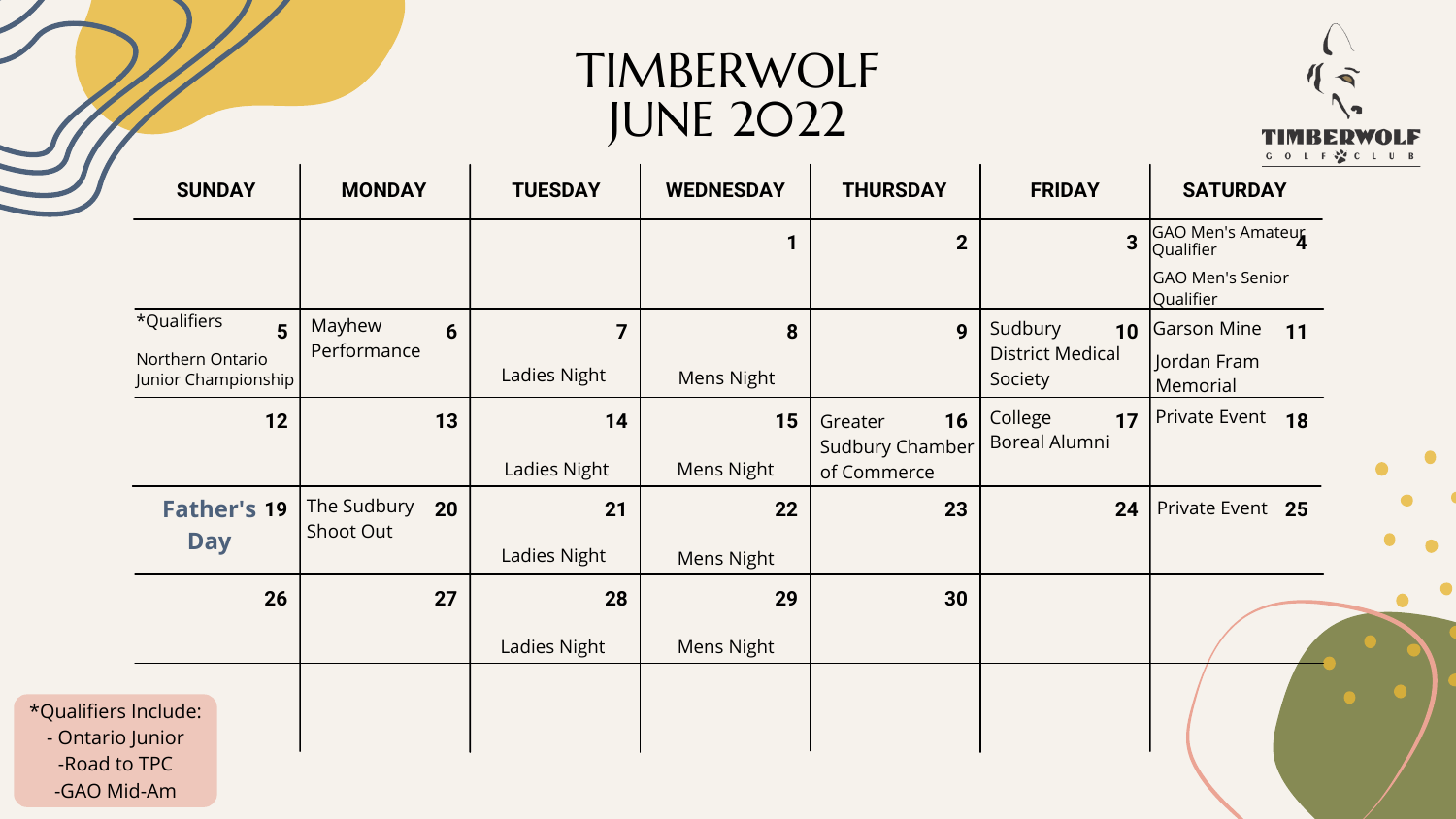

 $\bullet$ 

## TIMBERWOLF JULY 2022

| <b>MONDAY</b><br><b>SUNDAY</b> |                                                                    | <b>TUESDAY</b>                                                               | <b>WEDNESDAY</b>                                                                                                | <b>THURSDAY</b>                                                         | <b>FRIDAY</b>                                                                | <b>SATURDAY</b>  |  |
|--------------------------------|--------------------------------------------------------------------|------------------------------------------------------------------------------|-----------------------------------------------------------------------------------------------------------------|-------------------------------------------------------------------------|------------------------------------------------------------------------------|------------------|--|
|                                |                                                                    |                                                                              |                                                                                                                 |                                                                         | <b>Canada</b><br><b>Day</b>                                                  | $\mathbf{2}$     |  |
| $\overline{3}$                 | Ontario Junior Boys 4<br><b>Provincial Amateur</b><br>Championship | <b>Ontario Junior Boys</b><br>5<br><b>Provincial Amateur</b><br>Championship | <b>Ontario Junior Boys</b><br>$6\phantom{1}6$<br><b>Provincial Amateur</b><br>Championship<br><b>Mens Night</b> | <b>Ontario Junior Boys</b><br><b>Provincial Amateur</b><br>Championship | <b>Ontario Junior Boys</b><br>8<br><b>Provincial Amateur</b><br>Championship | 9                |  |
| 10                             | (week-long)<br>11                                                  | <b>Ladies Night</b><br>12                                                    | 13                                                                                                              | Professional<br>14<br><b>Engineers Ontario</b>                          | TW Ryder Cup<br>15                                                           | Private Event 16 |  |
|                                |                                                                    | <b>Ladies Night</b>                                                          | <b>Mens Night</b>                                                                                               |                                                                         |                                                                              |                  |  |
| 17                             | 18<br>Ladies Open                                                  | 19                                                                           | _BMA Of<br>20<br>Ontario                                                                                        | 21<br><b>Miners For</b><br>Cancer                                       | 22                                                                           | Private Event 23 |  |
|                                |                                                                    | <b>Ladies Night</b>                                                          | <b>Mens Night</b>                                                                                               |                                                                         |                                                                              |                  |  |
| 24                             | Tee It Up For 25<br><b>Terry</b>                                   | 26<br><b>Ladies Night</b>                                                    | 27<br><b>Mens Night</b>                                                                                         | <b>HSN</b><br>28<br>Foundation                                          | 29                                                                           | Private Event 30 |  |
| 31                             |                                                                    |                                                                              |                                                                                                                 |                                                                         |                                                                              |                  |  |
|                                |                                                                    |                                                                              |                                                                                                                 |                                                                         |                                                                              |                  |  |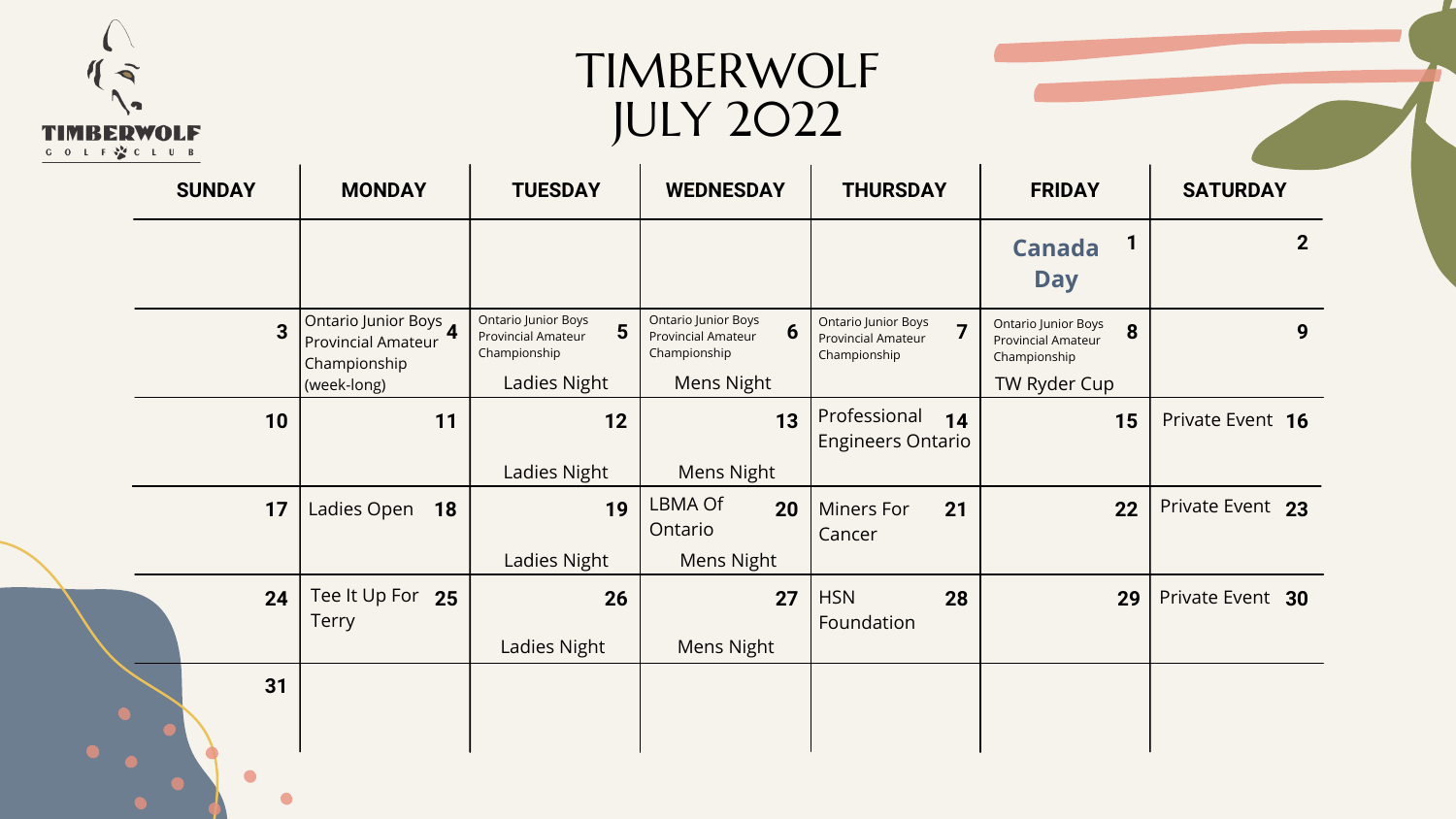## TIMBERWOLF AUGUST 2022

 $\blacksquare$ 

 $\bullet$ 

 $\bullet$ 

| <b>SUNDAY</b>                                        | <b>MONDAY</b>    | <b>TUESDAY</b>                                       | <b>WEDNESDAY</b>                                          | <b>THURSDAY</b>                    | <b>FRIDAY</b>                          | <b>SATURDAY</b>                          |
|------------------------------------------------------|------------------|------------------------------------------------------|-----------------------------------------------------------|------------------------------------|----------------------------------------|------------------------------------------|
|                                                      | <b>Civic</b>     | $\overline{2}$                                       | 3 <sup>1</sup>                                            | 4                                  | 5 <sup>5</sup>                         | Private Event 6                          |
|                                                      | <b>Holiday</b>   | <b>Ladies Night</b>                                  | <b>Mens Night</b>                                         |                                    |                                        |                                          |
| Advertisers<br>$\overline{\mathbf{z}}$<br>Tournament | Keg Restaurant 8 | Human League 9<br>Association                        | 10                                                        | <b>HSN Neo</b><br>11<br>Tournament | 12                                     | Sean Dowling 13<br><b>Memorial Mixed</b> |
|                                                      |                  | Ladies Night                                         | <b>Mens Night</b>                                         |                                    |                                        |                                          |
| Sean Dowling 14<br><b>Memorial Mixed</b>             | 15               | 16                                                   | 17                                                        | Brian Injury<br>18<br>Association  | <b>Taylor Pigeau</b><br>19<br>Memorial | TW Club<br>20<br>Championship            |
|                                                      |                  | <b>Ladies Night</b>                                  | <b>Mens Night</b>                                         |                                    |                                        |                                          |
| TW Club<br>21<br>Championship                        | 22               | Toronto<br>23<br>Players Tour<br><b>Ladies Night</b> | Toronto<br>24<br><b>Players Tour</b><br><b>Mens Night</b> | 25                                 | 26                                     | Private Event 27                         |
| 28                                                   | Seniors Open 29  | 30                                                   | 31                                                        |                                    |                                        |                                          |
|                                                      |                  | Ladies Night                                         | <b>Mens Night</b>                                         |                                    |                                        |                                          |
|                                                      |                  |                                                      |                                                           |                                    |                                        |                                          |
|                                                      |                  |                                                      |                                                           |                                    |                                        |                                          |